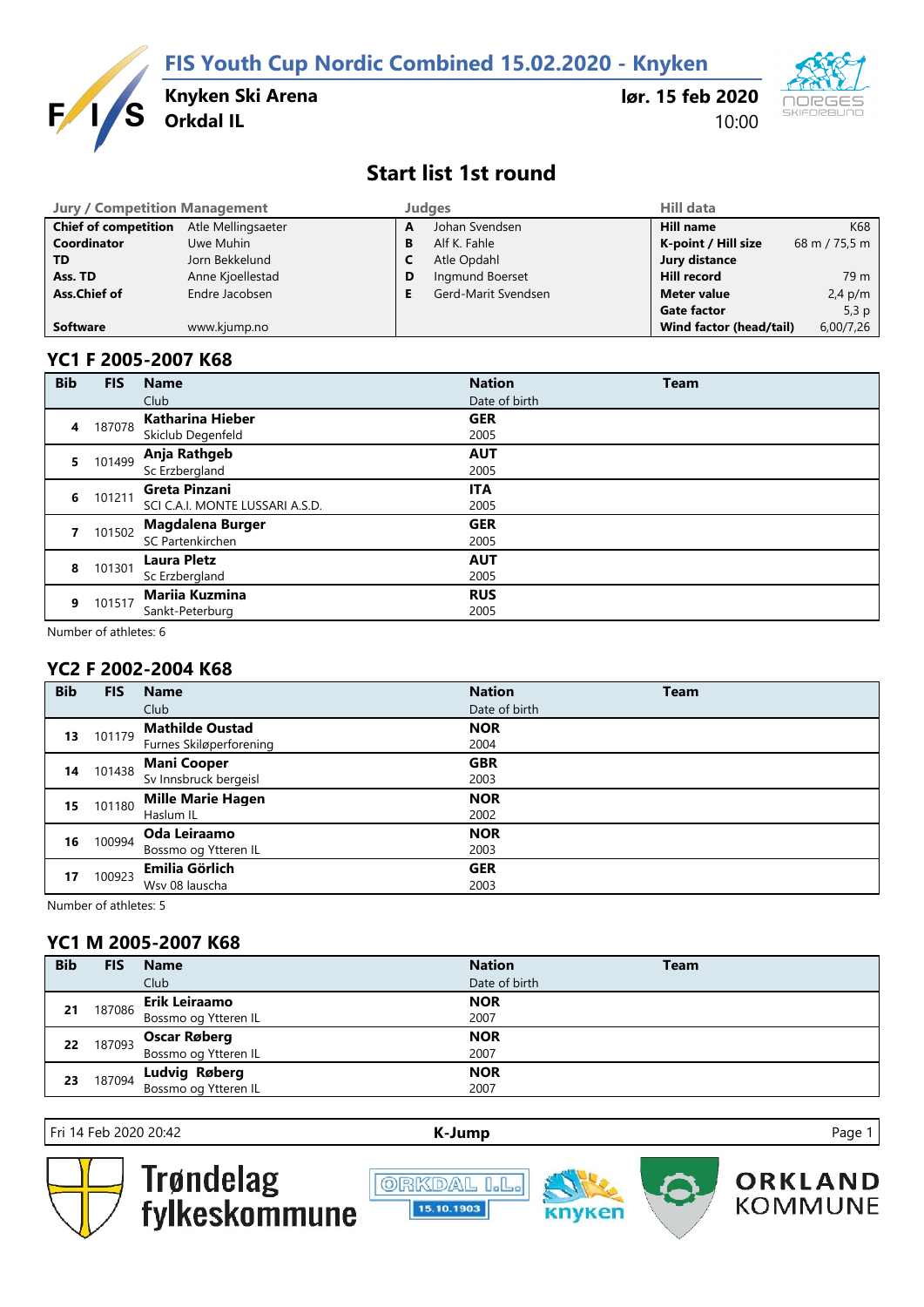**FIS Youth Cup Nordic Combined 15.02.2020 - Knyken**



**Knyken Ski Arena**

**lør. 15 feb 2020** 10:00



# **Start list 1st round**

### **YC1 M 2005-2007 K68**

| <b>Bib</b> | <b>FIS</b> | <b>Name</b>                   | <b>Nation</b> | <b>Team</b> |
|------------|------------|-------------------------------|---------------|-------------|
|            |            | Club                          | Date of birth |             |
| 24         | 101442     | <b>Henrik Hilmarsen</b>       | <b>NOR</b>    |             |
|            |            | Tolga IL                      | 2006          |             |
|            | 187088     | <b>Oddvar Gunneroed</b>       | <b>NOR</b>    |             |
| 25         |            | Istad IL                      | 2007          |             |
| 26         | 187090     | Karl Haugen Kleppa            | <b>NOR</b>    |             |
|            |            | Sprova IL                     | 2005          |             |
| 27         | 187087     | <b>Isaac Olav Kjoellestad</b> | <b>NOR</b>    |             |
|            |            | Elverum Hopp                  | 2006          |             |
| 28         | 101324     | <b>Torje Seljeset</b>         | <b>NOR</b>    |             |
|            |            | Markane IL                    | 2005          |             |
| 29         | 187083     | <b>Alexander Leitner</b>      | <b>AUT</b>    |             |
|            |            | Nordic Team Absam             | 2005          |             |
| 30         | 101446     | Vebjoern Berg-Hansen          | <b>NOR</b>    |             |
|            |            | Byaasen IL                    | 2006          |             |
| 31         | 101320     | <b>Iver Leiraamo</b>          | <b>NOR</b>    |             |
|            |            | Bossmo og Ytteren IL          | 2005          |             |
| 32         | 101441     | <b>Ola Fredriksen Orset</b>   | <b>NOR</b>    |             |
|            |            | Torvikbukt IL                 | 2006          |             |
| 33         | 101225     | Konstantin Izvolskii          | <b>RUS</b>    |             |
|            |            | Gbu Ssh rgsh stolitsa         | 2005          |             |
| 34         | 101325     | Jorgen Berget Storsveen       | <b>NOR</b>    |             |
|            |            | Elverum Hopp                  | 2005          |             |
| 35         | 101321     | <b>Even Leinan Lund</b>       | <b>NOR</b>    |             |
|            |            | Tolga IL                      | 2005          |             |
| 36         | 101231     | <b>Mika Wunderlich</b>        | <b>GER</b>    |             |
|            |            | Sc Rueckershausen             | 2005          |             |
| 37         |            | <b>Luis Laukner</b>           | <b>GER</b>    |             |
|            | 101364     | <b>VSC Klingenthal</b>        | 2005          |             |
| 38         | 101326     | <b>Fabian Ostvold</b>         | <b>NOR</b>    |             |
|            |            | Lensbygda Sportsklubb         | 2005          |             |
|            | 101362     | <b>Paul Walcher</b>           | <b>AUT</b>    |             |
| 39         |            | Wsv Ramsau                    | 2005          |             |

Number of athletes: 19

### **YC2 M 2002-2004 K68**

| <b>Bib</b> | <b>FIS</b> | <b>Name</b>                         | <b>Nation</b> | <b>Team</b> |
|------------|------------|-------------------------------------|---------------|-------------|
|            |            | Club                                | Date of birth |             |
|            |            | <b>Isak Skorstad Mortensen</b>      | <b>NOR</b>    |             |
| 43         | 187085     | Namsos IL Hopp                      | 2004          |             |
| 44         | 101373     | Jens Dahlseide Kvamme               | <b>NOR</b>    |             |
|            |            | Haslum IL                           | 2004          |             |
| 45         | 100882     | <b>Egor Gerchu</b>                  | <b>RUS</b>    |             |
|            |            | Sankt-Peterburg SDUSHOR Vyborgskogo | 2004          |             |
| 46         | 101171     | <b>Eskil Hoeien</b>                 | <b>NOR</b>    |             |
|            |            | Byaasen IL                          | 2004          |             |
| 47         | 101172     | <b>Isak Andreas Langmo</b>          | <b>NOR</b>    |             |
|            |            | Fjellørnen IL                       | 2004          |             |

Fri 14 Feb 2020 20:42 **[K-J](http://kjump.no/)ump** Page 2



Trøndelag<br>fylkeskommune